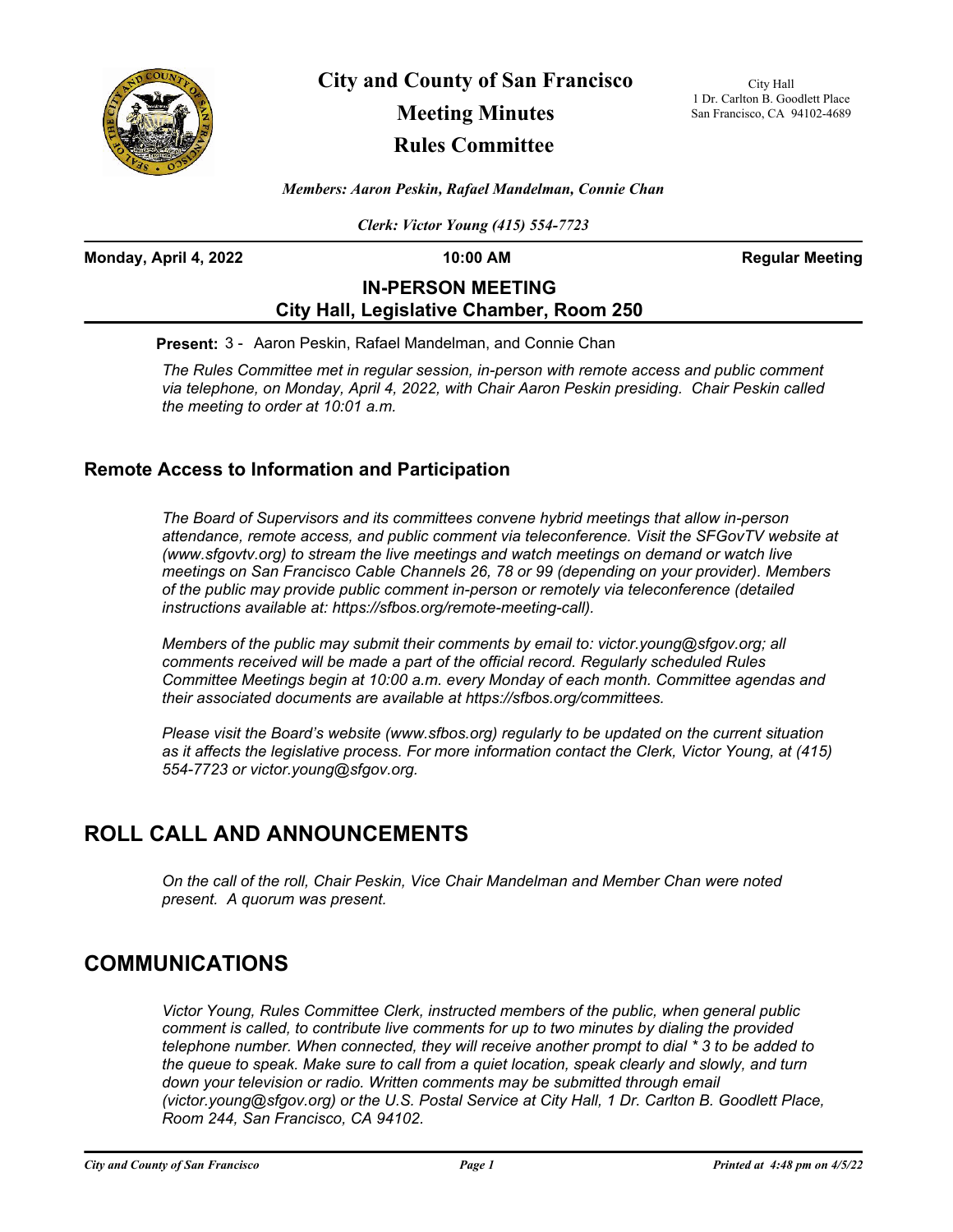## **AGENDA CHANGES**

*There were no agenda changes.*

# **REGULAR AGENDA**

### **[220283](http://sfgov.legistar.com/gateway.aspx?m=l&id=38475) [Presidential Reappointment, Planning Commission - Kathrin Moore]**

Motion approving/rejecting the President of the Board of Supervisors Shamann Walton's nomination of Kathrin Moore to the Planning Commission, the term beginning July 2, 2022, and ending July 1, 2026. (Clerk of the Board)

(Charter, Section 4.105, provides that this nomination is subject to approval by the Board of Supervisors and shall be the subject of a public hearing and vote within 60 days from the date the nomination is transmitted to the Clerk of the Board. If the Board fails to act on the nomination within 60 days from the date the nomination is transmitted to the Clerk, then the nominee shall be deemed approved. Transmittal date: March 22, 2022.)

03/22/22; RECEIVED AND ASSIGNED to Rules Committee.

*Heard in Committee. Speakers: Kathrin Moore; spoke on their qualifications and answered questions raised throughout the discussion. Speaker; Jerry Brown; Ossie Realm; Bruce Coleman; Leona Jonas; Robin Tucker; David Pilpel; Eileen Boken (San Francisco Neighborhoods); Tray Flander; Sue Hester; George Olick (San Francisco Land Use Coalition); Ms. Konopolis and Charles Hand (Coalition for San Francisco Neighborhoods); Cheryl Kennedy; spoke in support of the reappointment of Kathrin Moore.*

**Chair Peskin moved that this Motion be AMENDED, AN AMENDMENT OF THE WHOLE BEARING NEW TITLE, by striking the word 'rejecting' throughout the legislation and adding other clarifying and conforming changes. The motion carried by the following vote:**

Ayes: 3 - Peskin, Mandelman, Chan

Motion approving the President of the Board of Supervisors Shamann Walton's nomination of Kathrin Moore to the Planning Commission, the term beginning July 2, 2022, and ending July 1, 2026. (Clerk of the Board)

(Charter, Section 4.105, provides that this nomination is subject to approval by the Board of Supervisors and shall be the subject of a public hearing and vote within 60 days from the date the nomination is transmitted to the Clerk of the Board. If the Board fails to act on the nomination within 60 days from the date the nomination is transmitted to the Clerk, then the nominee shall be deemed approved. Transmittal date: March 22, 2022.)

### **Chair Peskin moved that this Motion be RECOMMENDED AS AMENDED. The motion carried by the following vote:**

Ayes: 3 - Peskin, Mandelman, Chan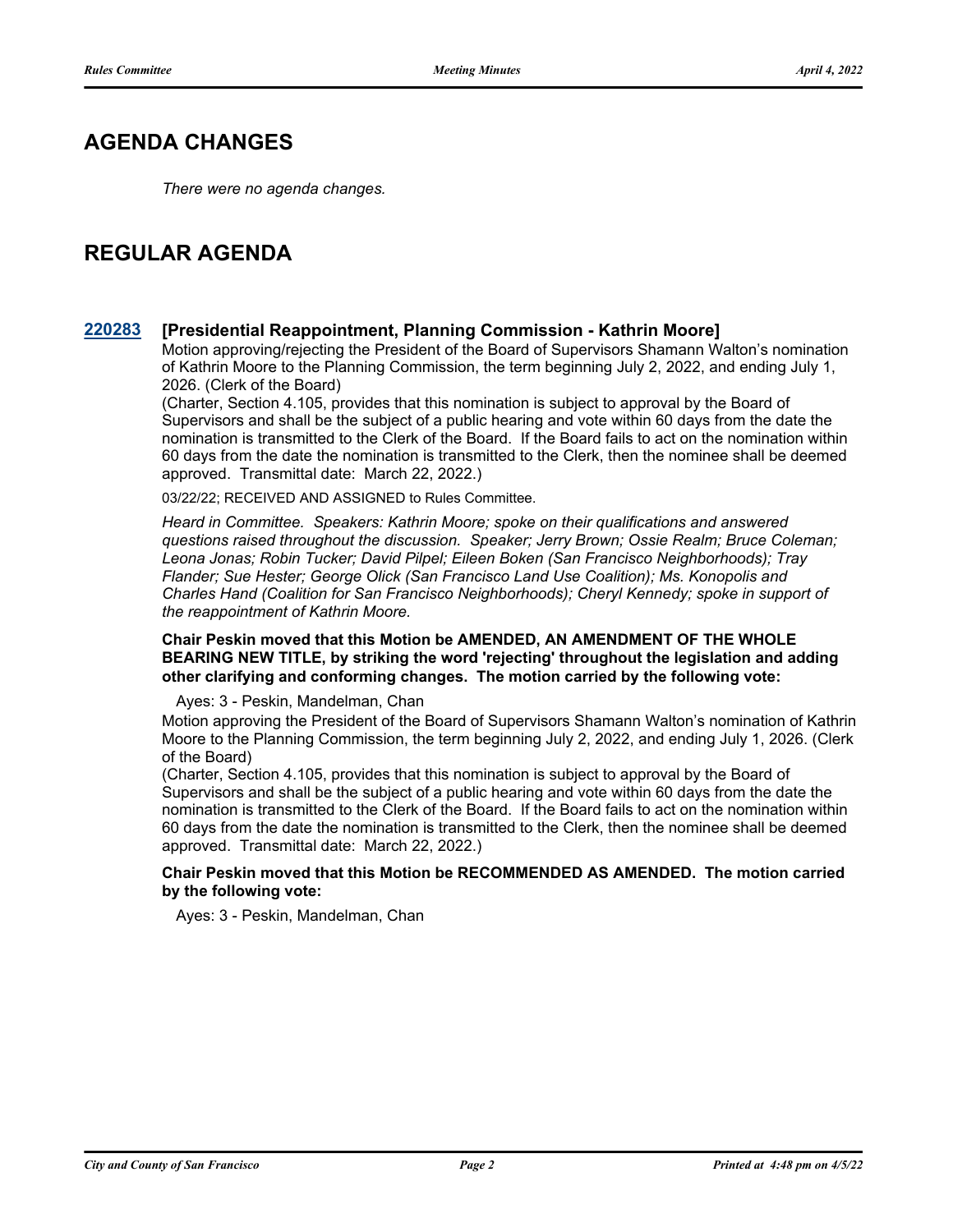### **[220312](http://sfgov.legistar.com/gateway.aspx?m=l&id=38504) [Appointment, Police Commission - Kevin Michael Benedicto]**

Hearing to consider appointing one member, term ending April 30, 2026, to the Police Commission. (Rules Committee)

Seat 2, succeeding John Hamasaki, term expiring April 30, 2022, must be nominated by the Board of Supervisors' Rules Committee and subject to confirmation by the Board of Supervisors, for a four-year term ending April 30, 2026.

03/24/22; RECEIVED AND ASSIGNED to Rules Committee.

*Heard in Committee. Speakers: Kevin Michael Benedicto; Katherine Hodge; Terence Tracy; spoke on their qualifications and answered questions raised throughout the discussion.*

*Kevin Michael Benedicto, seat 2, recommended.*

#### **PREPARED IN COMMITTEE AS A MOTION**

Motion confirming the appointment of Kevin Michael Benedicto, term ending April 30, 2026, to the Police Commission. (Rules Committee)

Kevin Michael Benedicto, seat 2, succeeding John Hamasaki, term expiring April 30, 2022, must be nominated by the Board of Supervisors' Rules Committee and subject to confirmation by the Board of Supervisors, for the unexpired portion of a four-year term ending April 30, 2026.

#### **Chair Peskin moved that this Motion be RECOMMENDED. The motion carried by the following vote:**

Ayes: 3 - Peskin, Mandelman, Chan

### **[220184](http://sfgov.legistar.com/gateway.aspx?m=l&id=38379) [Appointments, Local Homeless Coordinating Board]**

Hearing to consider appointing one member, term ending October 21, 2022, and one member, term ending October 21, 2023, to the Local Homeless Coordinating Board. (Rules Committee) Vacant Seat 8, succeeding Erick Brown, term expired, must represent one or more of the following homeless subpopulations: families with children; single adults; veterans; the chronically homeless; unaccompanied youth; persons with HIV/AIDS; persons with substance use disorders; the seriously mentally ill; and victims of domestic violence, dating violence, sexual assault, and stalking, for the unexpired portion of a four-year term ending October 21, 2022.

Vacant Seat 9, succeeding James Loyce, term expired, must be appointed by the City Controller, confirmed by the Board of Supervisors, and represent one or more of the following homeless subpopulations: families with children; single adults; veterans; the chronically homeless; unaccompanied youth; persons with HIV/AIDS; persons with substance use disorders; the seriously mentally ill; and victims of domestic violence, dating violence, sexual assault, and stalking, for the unexpired portion of a four-year term ending October 21, 2023.

02/22/22; RECEIVED AND ASSIGNED to Rules Committee.

*Heard in Committee. Speakers: Mary Kate Bacalao; Raymond Gary McCoy; Mark Nagel; James Loyce Jr.; spoke on their qualifications and answered questions raised throughout the discussion. Curtis Bradford; Alex Moore; spoke in support of the appointment of Raymond Gary McCoy. David Pilpel; spoke in support of the appointment of Jeffrey Bourne. Jerry Jordan; spoke in support of the appointment of various applicants. Sara Short; spoke in support of the appointment of Mary Kate Bacalao.*

*Mary Kate Bacalao, seat 8, recommended. James Loyce Jr., seat 9, recommended.*

#### **PREPARED IN COMMITTEE AS A MOTION**